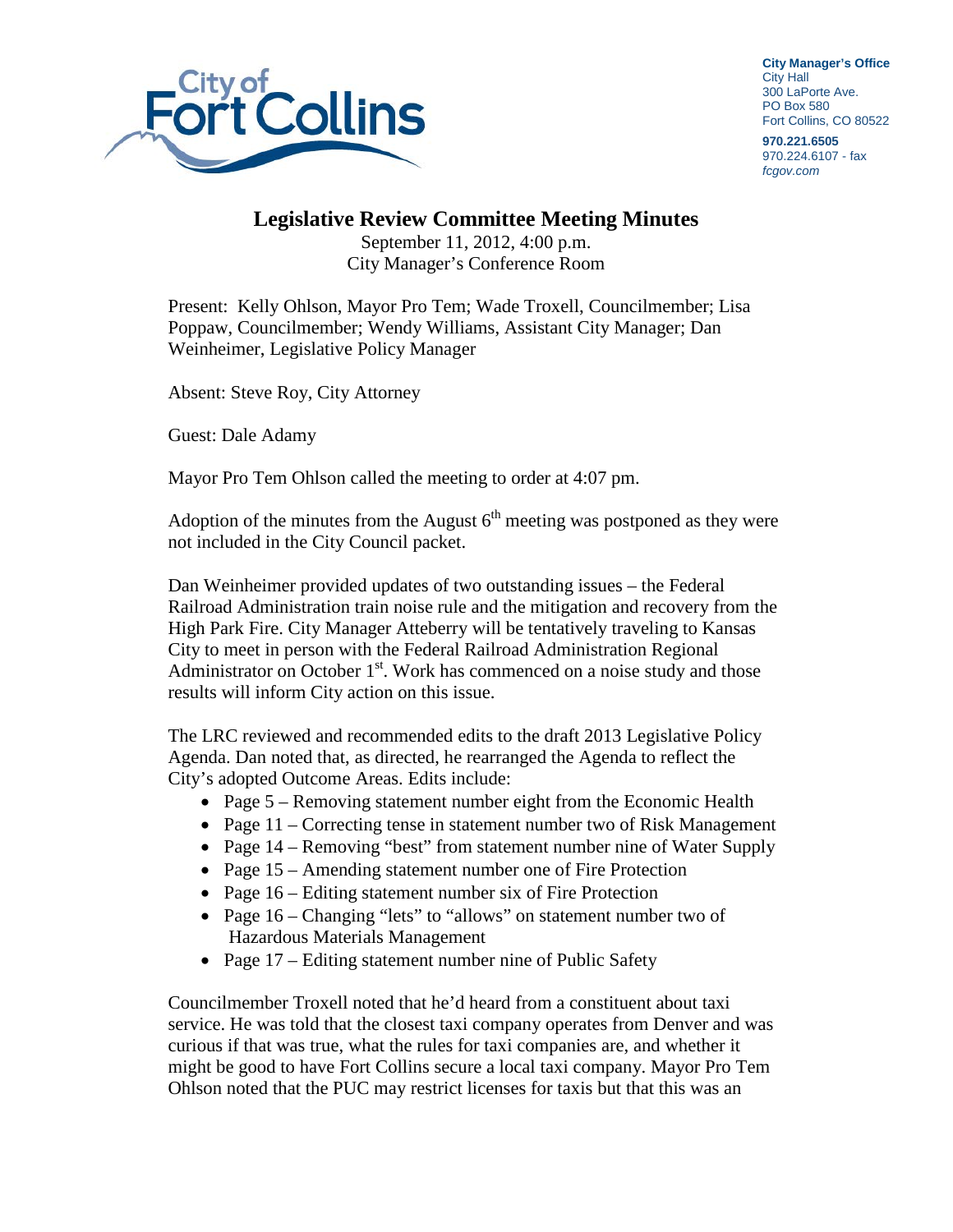

interesting issue to examine. Staff was asked to look into it but not yet to place it on the Agenda.

Mayor Pro Tem Ohlson asked that staff review Policy Agendas from the last several years to ensure that issues that might have dropped off but still have relevance could be considered. He noted that several years would provide a snapshot of the issues dealt with at the state and federal levels to better ensure a comprehensive list of priorities.

The LRC began review of the Policy Priorities; Dan noted the goal of the LRC agenda was to draw attention to the changes from the 2012 to 2013 priorities. He carried over many unresolved priorities onto the 2013 list and added a couple new ones – specifically the High Park Fire mitigation in the federal area and regulation of oil and gas to the state priorities.

Councilmember Troxell asked what the recommendation was for action with regards to train noise and the Federal Railroad Administration (FRA). Dan mentioned that while a meeting was forthcoming between the City Manager and representatives of FRA, that staff has been working with a consultant to complete phase two of the Quiet Zone study. Dan said a recommendation would be to complete this work and attempt to use the data and the unique configuration of Mason Street to secure a waiver. The waiver would need support from the railroad however, and this could be problematic. Dan recommended having an initial discussion with BNSF to gauge their concerns and interest. Councilmember Troxell stated he would support alternative measures for train noise like a bell similar to what is present on many commuter rail lines.

Councilmember Troxell raised a question about maintaining the City's position on medical marijuana. He had heard that some federal groups were doing research through National Institute of Health (NIH) and other federal research labs. Councilmember Poppaw stated that more than likely this meant the funding source was private because classification as a Schedule 1 drug precludes federal research funding. Staff was asked to look into the research and funding source.

Mayor Pro Tem Ohlson asked for a short summary of the electronic waste recycling bill passed in 2012. Staff will include that in the documents for the next LRC meeting.

The LRC all agreed that the venue be modified for the Legislative Breakfast. Staff will look into meeting at the Lincoln Center or at the new Museum of Discovery site if there is a suitable space.

Mayor Pro Tem Ohlson also asked that at the breakfast that the City of Fort Collins honor the contributions of State Senator Bob Bacon. He noted that Senator Bacon has had a long, successful career supporting Fort Collins in the